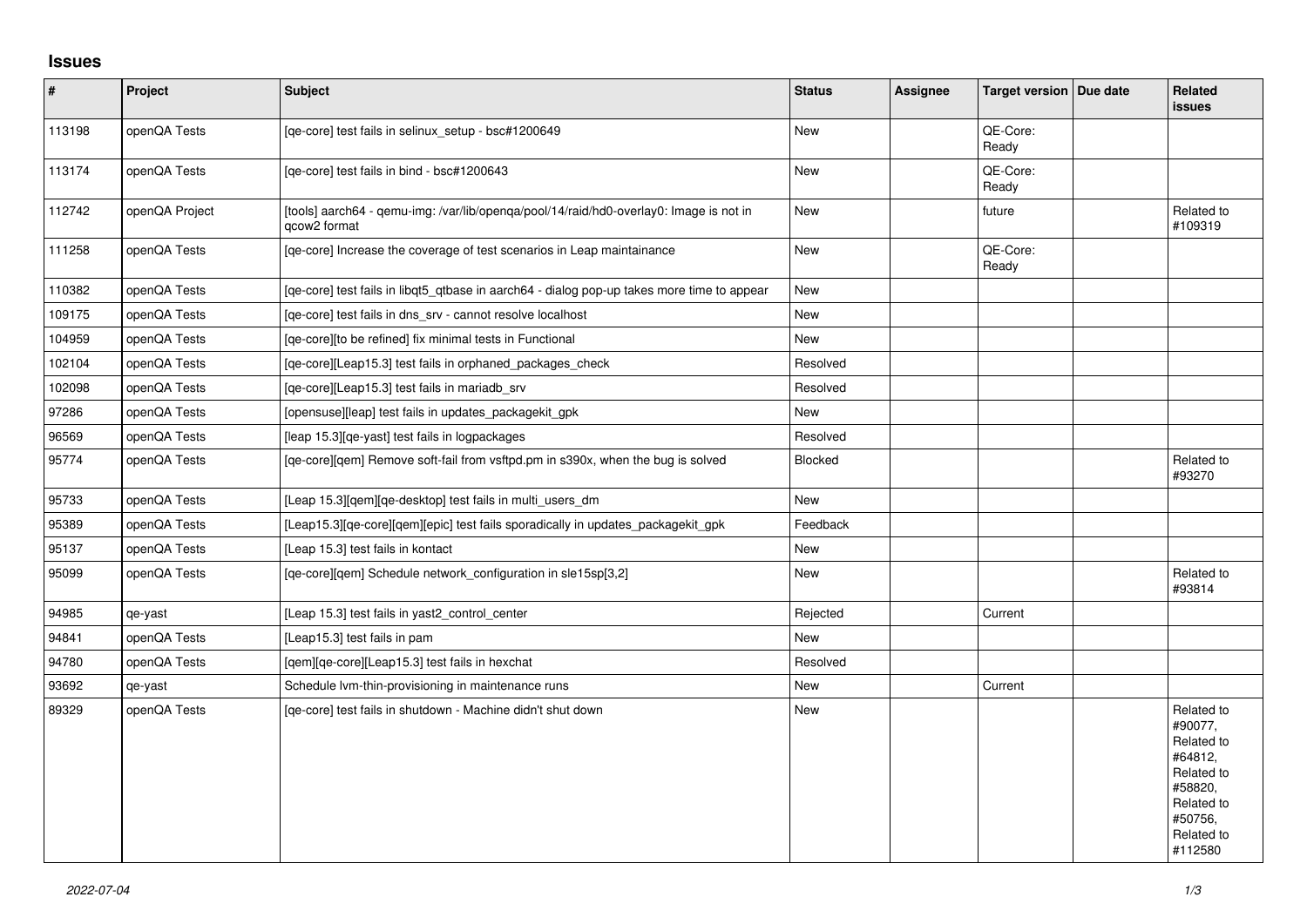| $\vert$ # | <b>Project</b>        | <b>Subject</b>                                                                                                                   | <b>Status</b> | <b>Assignee</b> | Target version   Due date |            | Related<br><b>issues</b>                                               |
|-----------|-----------------------|----------------------------------------------------------------------------------------------------------------------------------|---------------|-----------------|---------------------------|------------|------------------------------------------------------------------------|
| 88742     | openQA Tests          | [qe-core][functional] test fails in yast2_lan_restart - Network reload was expected                                              | Rejected      |                 |                           |            | Related to<br>#87943,<br>Related to<br>#105358                         |
| 108076    | openQA Tests          | [ge-core][15-sp4] test fails in libgt5 gtbase - Development tools module is not enabled                                          | Resolved      | akumar          | QE-Core:<br>Ready         |            |                                                                        |
| 113177    | openQA Tests          | [qe-core] test fails in python_scientific - bsc#1198891                                                                          | In Progress   | apappas         | QE-Core:<br>Ready         |            |                                                                        |
| 107233    | openQA Tests          | [leap 15.3][qe-core] test fails in ooffice                                                                                       | Resolved      | apappas         |                           |            |                                                                        |
| 88139     | openQA Tests          | [qe-core][functional] schedule ovs-server and ovs-client in the functional space                                                 | Resolved      | dheidler        |                           |            |                                                                        |
| 68788     | openQA Tests          | [qe-core][qem][maint][firefox]test fails in firefox                                                                              | Resolved      | dzedro          | QE-Core:<br>Ready         |            |                                                                        |
| 95530     | openQA Tests          | [Leap15.3][qem][opensuse][kde] test fails sporadically in dolphin                                                                | Resolved      | favogt          |                           |            |                                                                        |
| 97187     | openQA Tests          | [Leap 15.3][qe-core] test fails in sshd                                                                                          | Resolved      | geor            | QE-Core:<br>Ready         |            |                                                                        |
| 98307     | openQA Infrastructure | Many jobs in o3 fail with timeout_exceeded on openqaworker1 auto_review:"timeout: setup<br>exceeded MAX_SETUP_TIME":retry size:M | Resolved      | mkittler        | Ready                     |            | Related to<br>#96557,<br>Related to<br>#81828,<br>Related to<br>#97658 |
| 112997    | openQA Tests          | [ge-core] test fails in groupwise - groupwise core dumps                                                                         | Resolved      | mloviska        | QE-Core:<br>Ready         |            |                                                                        |
| 112739    | openQA Tests          | [ge-core] test fails in multipath - activation of multipath is expected                                                          | Resolved      | mloviska        | QE-Core:<br>Ready         |            |                                                                        |
| 112169    | openQA Tests          | [qe-core] test fails in zdup - ls: cannot access /dev/disk/by-label                                                              | Resolved      | mloviska        | QE-Core:<br>Ready         |            | Related to<br>#108692                                                  |
| 110656    | openQA Tests          | [qe-core] test fails in orphaned_packages_check - missing libpeas-loader-python                                                  | Resolved      | mloviska        | QE-Core:<br>Ready         |            | Related to<br>#111144                                                  |
| 101930    | qe-yast               | [leap15.3] test fails sporadically in await_install                                                                              | Closed        | oorlov          | Current                   |            |                                                                        |
| 112907    | openQA Tests          | [qe-core] test fails in welcome - waiting for selecting product needle                                                           | Rejected      | punkioudi       | QE-Core:<br>Ready         |            |                                                                        |
| 111144    | openQA Tests          | [qe-core] test fails in orphaned_packages_check - whitelist libpeas-loader-python                                                | Rejected      | punkioudi       | QE-Core:<br>Ready         |            | Related to<br>#110656                                                  |
| 109563    | openQA Tests          | [ge-core] Remove obsolete/irrelevant bugzilla issue                                                                              | Resolved      | punkioudi       | QE-Core:<br>Ready         | 2022-04-07 | Follows<br>#108695                                                     |
| 109178    | openQA Tests          | [qe-core] test fails in dns_srv - cannot resolve localhost                                                                       | Resolved      | punkioudi       |                           |            |                                                                        |
| 108275    | openQA Tests          | [qe-core][leap] test fails in test_results - new functionality of quitting the pop-up guiding<br>window                          | Resolved      | punkioudi       |                           |            |                                                                        |